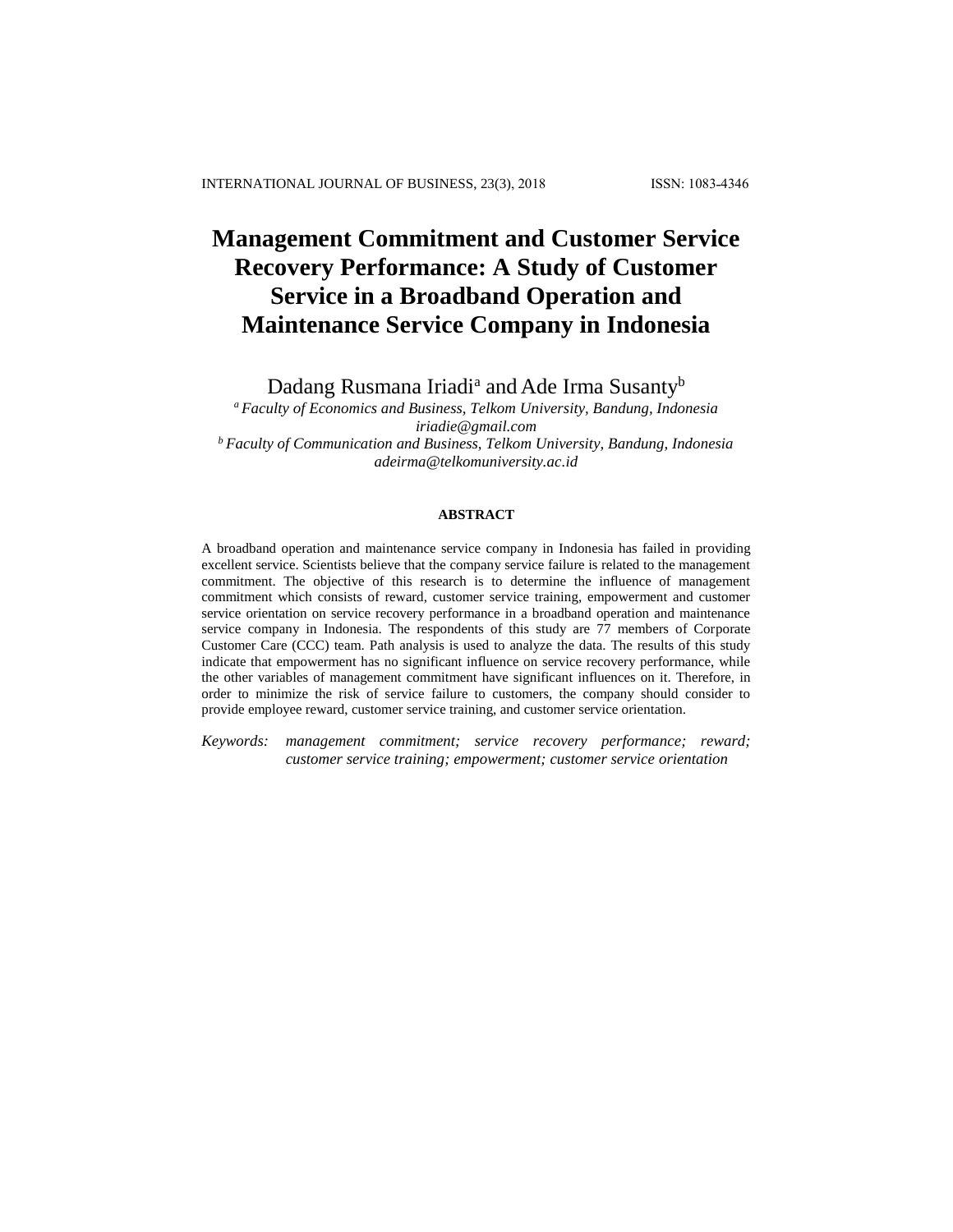# **I. INTRODUCTION**

Broadband companies in Indonesia are growing rapidly as a result of rapid changes in information and communication technology. Now in Indonesia, there are many companies providing broadband operation and maintenance services. This indicates that competition among the broadband companies is very tight. Without excellent service to customers, these companies will lose many opportunities.

One of the broadband companies has established a special team called Corporate Customer Care (CCC) to serve the customers in a more focused way. The team members are recruited as temporary outsourced employees for a maximum of 2 years. They are widely spread in all operation areas of the broadband service in West Java Province. The CCC team acts as the service spearhead which determines how good or bad the customer experiences are.

During the first quarter of 2016, the CCC had failed to handle customer network access issues within the targeted time frame. About 80% of its works could not be completed within 3.5 hours for each type of service as targeted by the company. This means that the company has performed below the service standard. Therefore, the company must learn from the failure and recover the service performance quickly to retain the customers.

Based on what is described above, the purpose of this research focuses on Service Recovery Performance *(SRP).* According to scientists, service recovery performance is influenced by corporate management commitment as an important factor of employee behaviors in the workplace (Rod, 2010).

The objective of this research is to find out the influence of management commitment which consists of employee reward, customer service training, empowerment, and customer service orientation toward service recovery performance.

### **II. THEORIES AND FRAMEWORKS**

## **A. Management Commitment**

According to Rod and Ashiill (2010: 85), managerial practices in the form of management commitment to service quality (MCSQ) is the determinant of service worker behaviors in the workplace. This means that management commitment is an important factor in the company which can determine and shape the employee work behavior.

Furthermore, Rod and Ashiill (2010) states that management commitment can be reflected through the indicators such as employee reward, customer service training, empowerment, and customer service orientation. The following explanation elaborates the four factors of management commitment:

# 1. **Employee reward**

Reward is a factor which can encourage a person to perform well in the workplace. Reward can also motivates a front liner to promote the products he/she sells to customers. According to Ashill *et al.* (2005), rewarding will enable employees to provide high quality services and motivate them to handle customer complaints better.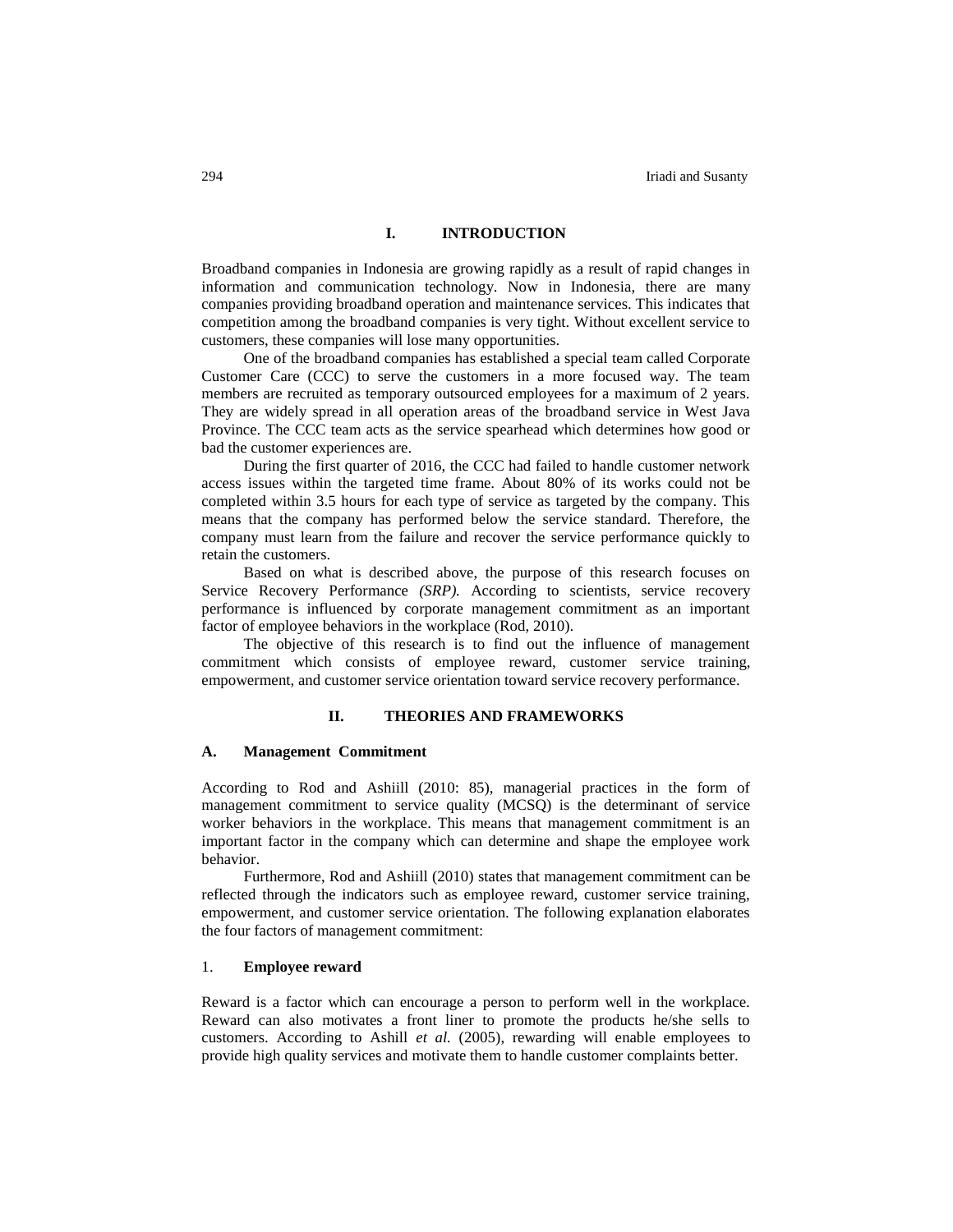## 2. **Customer service training**

Training can simply be defined as an activity to change people's behavior. According to Ghosh *et al.* (2011) training is an action in developing employee skills to perform a particular job. Rod and Ashill (2010) state that the lack of trained employees can lead to failure in providing high quality services and customer relationships. According to Piaralal et al. (2014), training can broaden the knowledge, skills and abilities of employees which will assist them in performing service recovery.

According to the Boshoff's study (2000), customer service trainings can be measured in 3 dimensions: the existence of the training programs, the timeliness of the trainings, and the continuity of training activities.

## 3. **Empowerment**

Empowerment is defined as the freedom and ability to make decisions and commitments (Piaralal. 2014). The focus of empowerment efforts in service provider companies is now related to the key issue of common practice which is to gain a competitive edge by improving service quality (Lashley, 1999). Empowerment is recognized as a management technique which can be universally used as a tool by modern global businesses. Empowerment occurs when employees feel empowered and motivated to develop their best talents (Rod and Ashill, 2010). Empowering advocates claim that empowerment helps create a company spirit and allows employees to take responsibilities when delivering services (Lashley, 1999).

## 4. Customer service orientation

Ashill *et al.* (2005) define customer service orientation as a basic set of organizational policies, practices and procedures to support and reward service delivery behaviors that create and deliver "service excellence. Based on the theory, it can be said that customer service orientation is a procedure and policy that can encourage employees of the company to provide the best service to customers. According to Ashill (2005), customer service orientation can positively influence front liner behavior, so it can be improved.

Boshoff (2000) states that customers are always right, so the company must provide the best service to satisfy them. If it does not have this commitment, then customer service recovery will not occur. As such, customer service orientation must refer to the dimensions of market orientation or customer expectations, but it must be supported by the commitment of corporate leaders.

## B. **Service Recovery Performance**

Service Recovery Performance is defined as employee capabilities and actions in solving service failures for customer satisfaction (Ashill in Piaralal et al. 2014). It can be interpreted that Service Recovery Performance is the ability of employees to handle customer complaints and improve unsatisfactory services.

According to Piaralal *et al.* (2014), service recovery performance is employee's work behavior to improve customer perceptions on the company's service quality. Piaralal *et al.* (2014) state that service recovery performance focuses on what is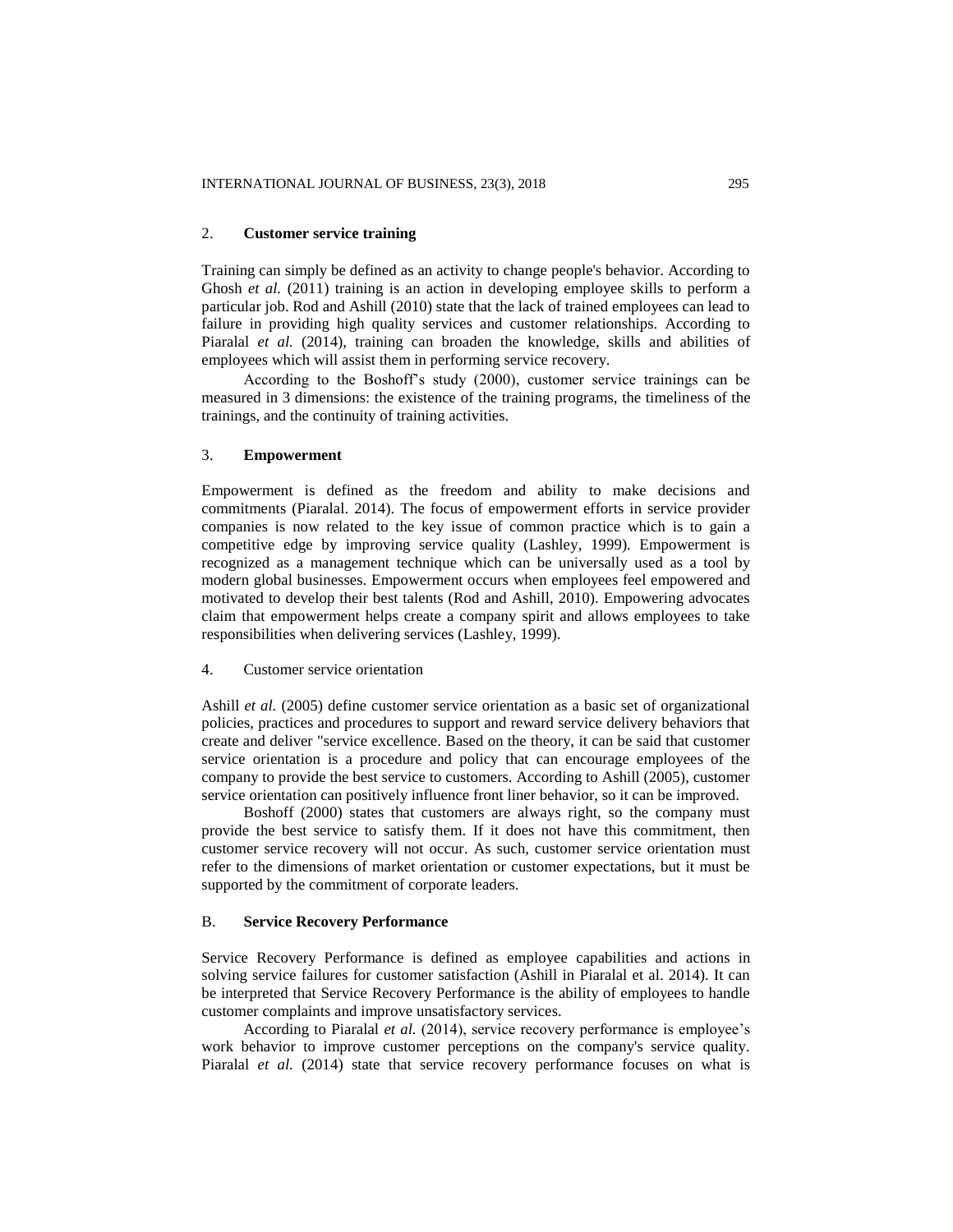performed by employees to handle customer problems and complaints concerning services delivered by the company. It is also stated that there are 5 dimensions reflecting the service recovery performance of front liners. The dimensions are making an apology (able to apologize to customers), problem solving (able to solve problems), being courteous (behave politely), providing the best explanation (able to provide explanation well), and prompt handling (able to handle quickly).

Based on Johnston and Clark (2008) and Piaralal *et al.* (2014), service recovery performance consists of:

- *a. Making an apology*: employee's ability to confess his/her fault or mistake and apologize to the dissatisfied customers. It depends on the severity of the failure, and the apology can be in the form of a refund of the money spent by the customer.
- *b. Problem solving*: the ability of employees to handle customer problems and complaints and assure customers that their problems and complaints have been properly resolved, and convince them that the same problems will not occur again.
- *c. Being courteous*: the ability of employees to behave politely in interacting with customers, empathize with those who complain and admit the mistakes that have been made.
- *d. Providing explanation*: the ability of employees to provide a good explanation to customers in convincing them that their problems and complaints will be handled properly, quickly, and thoroughly.
- *e. Prompt handling*: the ability of employees to handle customer issues and complaints quickly and accurately, and prevent the complaints to increase.

# C. **Conceptual Framework**

Rod and Ashiill (2010) explain in their study that training, empowerment, reward, and customer service orientation are factors and indicators which reflect the commitment of management to the company. Management commitment plays an important role in a company because it can shape employee behavior to be willing to provide the best service and improve the past less satisfying services. The model of this study can be seen in Figure 1.

## **1. Research hypotheses**

The hypotheses established in this study are as follows:

- H 1 : Management commitment (X) has a significant effect on Service Recovery Performance in the company.
- $H 2$ : Employee Reward  $(X_1)$  has a significant effect on Service Recovery Performance in the company
- H 3 : Customer Service Training  $(X_2)$  has a significant effect on Service Recovery Performance in the company.
- $H_4$ : Empowerment  $(X_3)$  has a significant effect on Service Recovery Performance in the company.
- $H 5$ : Customer Service Orientation  $(X_4)$  has a significant effect on Service Recovery Performance in the company.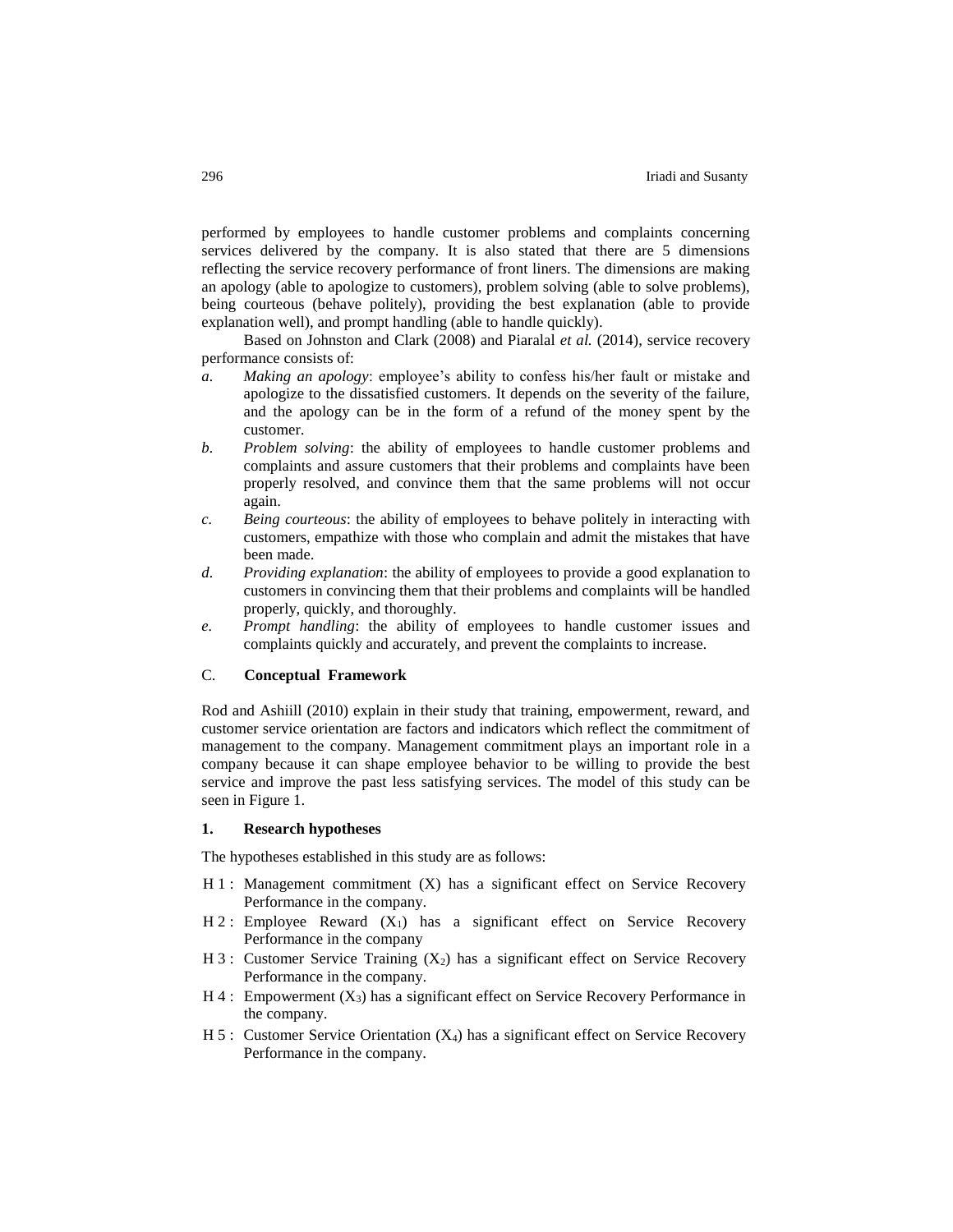

## **III. RESEARCH METHODOLOGY**

The study population is 77 people who are the members of CCC Team. All members of the CCC are used as the samples. Data was collected by distributing questionnaires to the respondents. Questionnaires were designed to assess opinions and perceptions on management commitment and Service Recovery Performance using four Likert scale (1=strongly disagree, 2=disagree, 3=agree, 4=strongly agree). The Statistical Program for Social Sciences (SPSS) version 20 software was used to process the data, and path analysis was used to analyze the data. Based on the research framework, there are five research variables: employee reward, customer service training, empowerment, customer service orientation, and service recovery performance.

## A. **Type of Research**

This is a causal study using quantitative method which shows the relationship between independent variables and dependent variables in addition to measuring the strength of the relationship (Kuncoro 2003). The causal research method used here is the causalexperimental studies in which the researchers control at least one independent variable and observe its effect on one or more dependent variables.

# B. **Population and Sample**

The population of this study is the CCC team consisting of 77 employees spread across several service areas. This study uses nonprobability sampling design which according to Sugiyono (2013) is the sampling technique which does not provide equal opportunity for every element or member of the population to be selected as a sample. In selecting sample, this study uses saturated method. According to Sugiyono (2013) saturated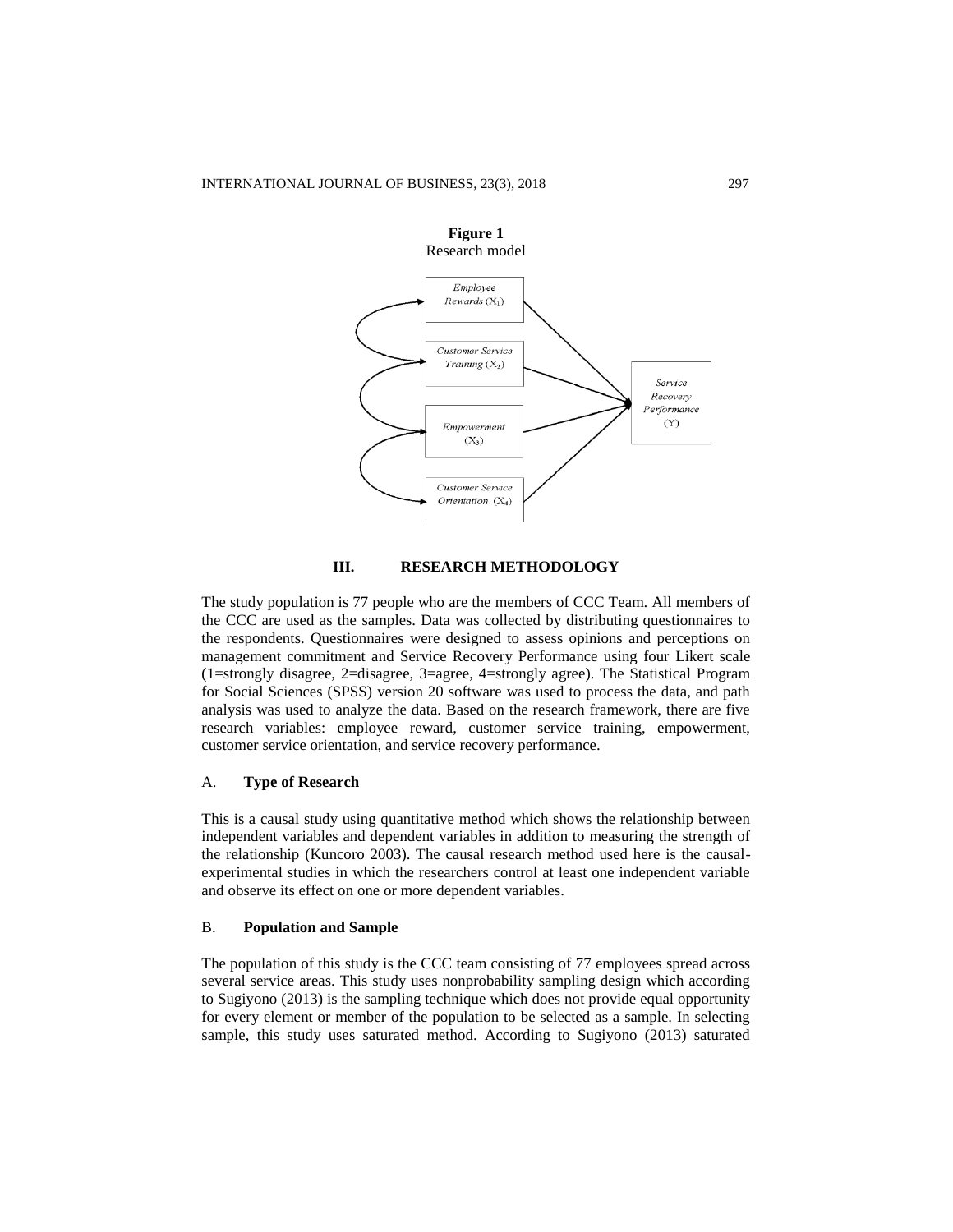sampling is the technique applied when all population members are used as samples. It is often used when the population is relatively small.

## **IV. DATA ANALYSIS AND RESULT**

The result of the data analysis reveals that one of the four independent variables (which is  $X_3$ : Empowerment) has the value of t<sub>calculation</sub> less than  $t_{table}$ , which means that the variable has no significant effect on SRP and it should be excluded in the next examination. Therefore, the trimming process is conducted to exclude variable X3. Figure 2 describes a model summary of the examination results after trimming.

**Figure 2**



The simultaneous influence of the three variables after excluding  $X3$  is the  $R^2$ (Determination Coefficient) value of 82.2% as shown in Table 1. Referring to Figure 2, the structural equation of path analysis after excluding V3 from this study is:

$$
Y = \rho_{y}{}_{x1}X_1 + \rho_{y}{}_{x1}X_2 + \rho_{yx}{}_{4}X_4 + \rho_{y}\epsilon = 0.209X_1 + 0.363X_2 + 0.397X_4 + 0.178
$$

| Table 1                   |  |  |  |  |  |  |  |
|---------------------------|--|--|--|--|--|--|--|
| Determination coefficient |  |  |  |  |  |  |  |

| <u>Decemmenton</u> coemercin |        |                            |                         |                           |               |  |  |  |  |
|------------------------------|--------|----------------------------|-------------------------|---------------------------|---------------|--|--|--|--|
| Model                        |        | $\mathbf{D}^2$             | Adjusted $\mathbb{R}^2$ | Std error of the Estimate | Durbin Watson |  |  |  |  |
|                              | 0.907  | 0.822                      | 9.815                   | 0.32677                   | .998          |  |  |  |  |
| $\mathbf{r}$ $\mathbf{r}$ .  | $\sim$ | $\cdots$ $\cdots$ $\cdots$ | $1.372 \pm 2.5$         |                           |               |  |  |  |  |

Predictors: (Constanta), X4, X1, and X2. Dependent variable: Y

So, employee reward has a total influence of 16.2%, customer service training has a total influence of 31.6%, and customer service orientation has a total influence of 34.4% on service recovery performance in the company as shown in Table 2. Based on Table 2, it can be explained as follows: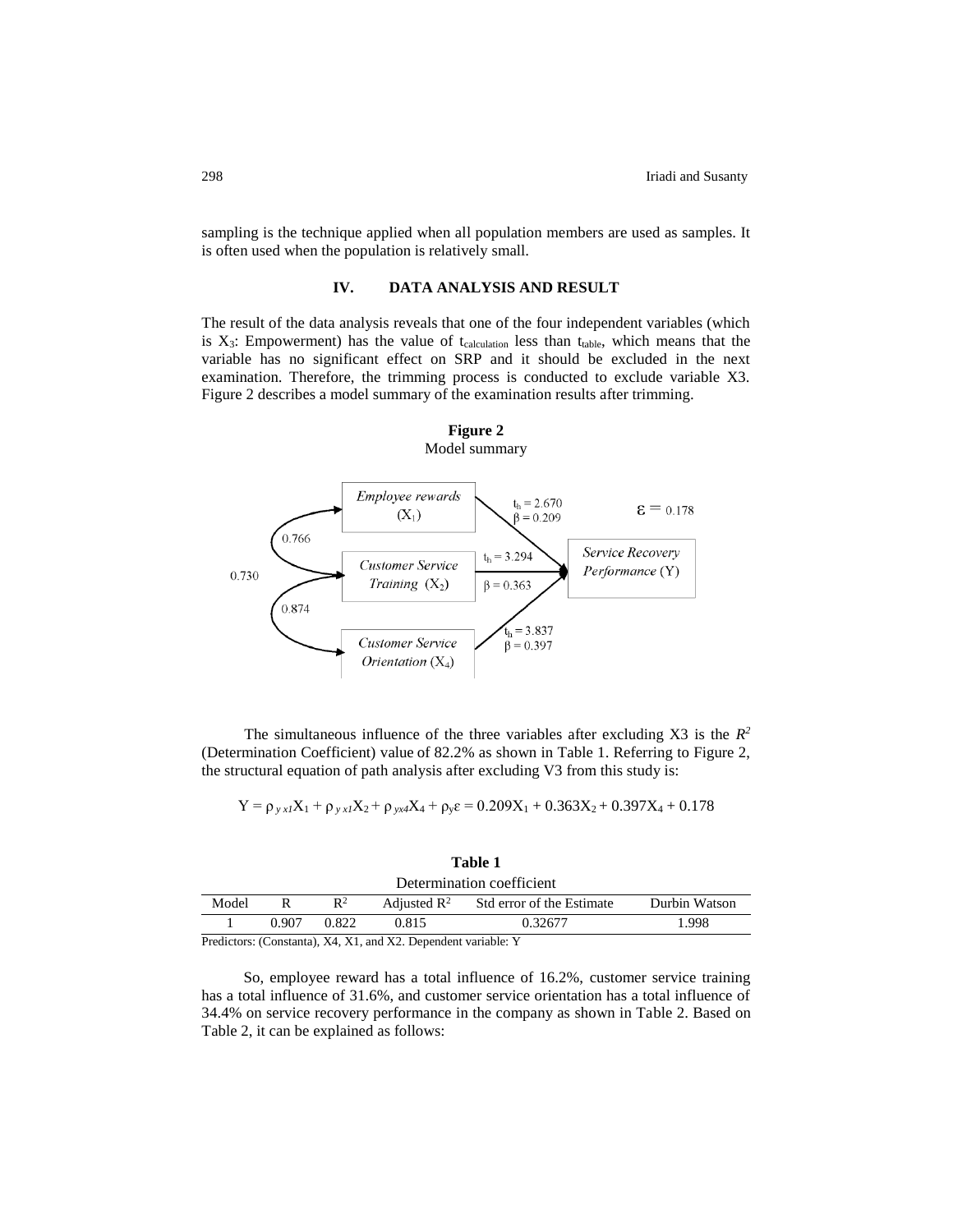- Total Influence of Management Commitment on SRP is 82% (very good).
- Customer Service Orientation has a positive influence on SRP.
- Empowerment has no positive influence on SRP.
- Customer Service Training has a positive influence on SRP.
- Employee reward has a positive influence on SRP.

| Table 2                                                  |                  |                 |                |          |                 |  |  |  |  |  |
|----------------------------------------------------------|------------------|-----------------|----------------|----------|-----------------|--|--|--|--|--|
| Direct and indirect effect of each variable              |                  |                 |                |          |                 |  |  |  |  |  |
| Variable                                                 | Direct<br>effect | Indirect effect |                |          | Total influence |  |  |  |  |  |
|                                                          |                  | $X_1$           | $X_2$          | $X_4$    |                 |  |  |  |  |  |
| Employee Rewards $(X_1)$                                 | 4.4%             | $\Omega$        | 5.8%           | 6%       | 16.2%           |  |  |  |  |  |
| Customer Service Training $(X_2)$                        | 13.2%            | 5.8%            | $\overline{0}$ | 12.6%    | 31.6%           |  |  |  |  |  |
| Customer Service Orientation $(X_4)$                     | 15.8%            | 6%              | 12.6%          | $\Omega$ | 34.4%           |  |  |  |  |  |
| Total of Total Effect of X1, X2 and X4 of the variable Y | 82.2%            |                 |                |          |                 |  |  |  |  |  |
| The influence of other variables on the variable Y       | 17.8%            |                 |                |          |                 |  |  |  |  |  |

## **V. CONCLUSION**

Some research findings (including this research) agree that SRP is influenced by management commitment, but this research has found that a variable of management commitment which is empowerment has no significant influence on SRP although the respondents perceived that the variable of empowerment has been implemented well in the company. Considering some employee statements, it can be concluded that the reason why empowerment has no significant influence on SRP is because of the employee expectation regarding the improvement of wage system, work tools and communication. Based on this result, the company should give more attention to and improve employee reward, customer service training, and customer service orientation to reduce risk of service failure to customers. Employee reward provides certainty of the amount of reward to be received by employees based on their contribution to the work and motivates them to earn maximum income. Customer service training will continue to motivate employees to work better and faster in providing solutions to customers. Customer service orientation provides employees with a moral incentive and encourages them to be committed to providing the best service for customers.

# **VI. SUGGESTIONS**

The authors suggest the corporate management to decentralize policies, give sufficient authority or empower the CCC Team to take the initiative in minimizing customer dissatisfactions. Service recovery can be implemented through distributive fairness, such as providing financial and non-financial compensation for the dissatisfied customers.